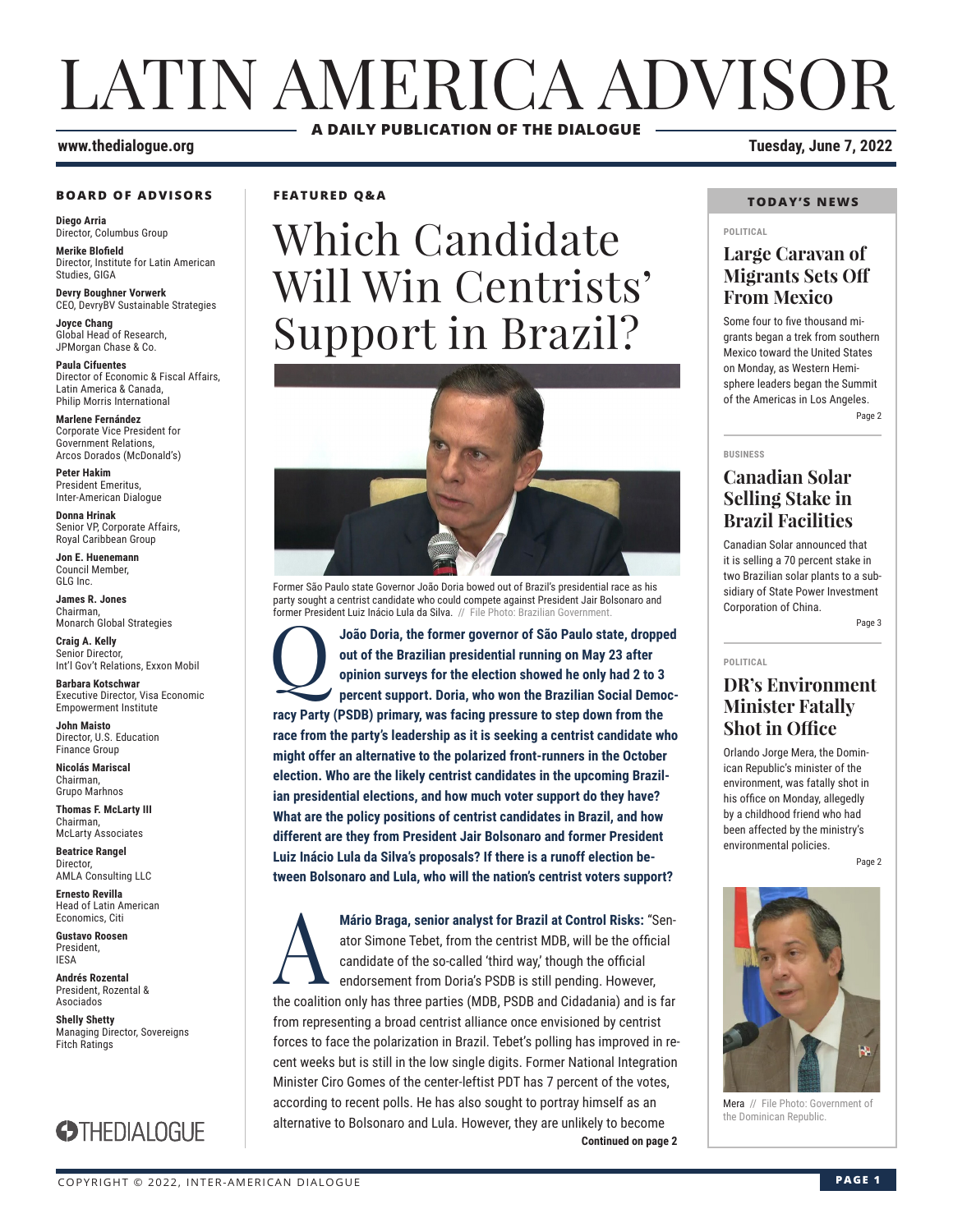#### **POLITICAL NEWS**

# Dominican Minister of Environment Fatally Shot in Office

The Dominican Republic's minister of the environment and natural resources, Orlando Jorge Mera, 55, was fatally shot in his office on Monday, allegedly by a man who had been a friend of Mera's since childhood, EFE reported. A politician who was in the lobby of Mera's office at the time of the shooting said the gunman entered Mera's office alone. "Shots were heard in the minister's office and everyone began to run away," said the politician, Juan de Dios Liberata, councilor for the municipality of Sabaneta, EFE reported. "After all the people went out to the green area of the ministry, several more shots were heard inside the ministry," he added. A spokesman for the country's president, Luis Abinader, identified the alleged shooter as Miguel Cruz, saying he was "a personal friend of the deceased minister." He added, "The person is being held in the custody of the national police and the public prosecutor's office. The motives are under investigation." The confrontation may have stemmed from Cruz's operation of business that was affected by the environment ministry's strict regulations related to the protection of rivers, El País reported. After the shooting, the suspect fled the ministry and went to the Jesucristo Sumo y Eterno Sacerdote parish, which is about two and a half kilometers away, EFE reported. Cruz was arrested at the church after he told a priest there that he had committed a crime and handed a gun over to him, the Associated Press reported. Heavily armed police officers brought Cruz out of the church, wearing a helmet and a bulletproof vest. Mera's family issued a statement saying that Mera and Cruz had been friends since they were children and that Mera was shot several times. "Our family forgives the person who did this. One of Orlando's greatest legacies was to not hold grudges," the family said in the statement.

# Large Caravan of Migrants Heading to U.S. From Mexico

An estimated four to five thousand migrants set out from southern Mexico on Monday in a caravan northward toward the United States, the Associated Press reported. While it will take weeks for the migrants to reach the U.S.-Mexico border, their advocates say that the start of the caravan was timed with the beginning of the Summit of the Americas, which

#### **FEATURED Q&A / Continued from page 1**

the preferred choice of centrist voters in Brazil. Polls indicate that 69 percent of the electorate has already decided their vote. So far, the electoral debate in Brazil has mostly revolved around internal disputes over who will be picked to run for president or vice president. Little has been discussed about concrete proposals to address the challenging socioeconomic landscape, marked especially by persistently high inflation and unemployment. In the likely runoff vote, Bolsonaro and Lula will seek to attract moderate voters by fueling the already-high rejection rates of their antagonist (54 percent for Bolsonaro and 33 percent for Lula).

Most voters (centrists included) will likely make their choice based on factors related to the economy and their living standards. In the likely scenario that the current malaise persists until October, Lula is likely to garner most of the support from centrist voters."

**Troy Benavides, associate for<br>Brazil and the Southern Cone<br>at McLarty Associates: "With<br>former Governor Doria out of<br>the rese, the remaining leading eartiet Brazil and the Southern Cone at McLarty Associates:** "With former Governor Doria out of the race, the remaining leading centrist candidates are the Brazilian Democratic Movement (MDB)'s Simone Tebet and the Democratic Labor Party's Ciro Gomes.

**Continued on page 4** 

#### **NEWS BRIEFS**

### **López Obrador Confirms He Won't Attend Summit**

Mexican President Andrés Manuel López Obrador confirmed Monday that he will not attend the Summit of the Americas this week in Los Angeles because the United States did not invite Cuba, Nicaragua and Venezuela, The New York Times reported. López Obrador said he would visit the White House in July and that Foreign Minister Marcelo Ebrard would represent Mexico at the summit.

### **U.S. VP Harris Meets With Executives on Sidelines of Summit of the Americas**

U.S. Vice President Kamala Harris met Monday with private sector executives to discuss Central American investment efforts in a Los Angeles dinner meeting on the first day of the Summit of the Americas, Bloomberg News reported. Attendees included executives from The Gap, Mastercard, Softtek and Microsoft. Former Costa Rican President Laura Chinchilla was also present at the meeting. Harris today is to announce new private sector investments to strengthen Central American economies and mitigate the root causes of migration.

### **Argentine Government Eyes Windfall Tax on Grains Sector Companies**

The government of Argentine President Alberto Fernández on Monday proposed a bill to tax companies earning "extraordinary income" from the war between Russia and Ukraine, Reuters reported. The bill, which would affect the country's grains sector, seeks to impose an additional 15 percent tax on companies that have profits of more than 1 billion pesos (approximately \$8.3 million) this year with specified profit margins. The measure is an effort to reduce the country's fiscal deficit and control its increasing inflation, which analysts expect will surpass 70 percent this year.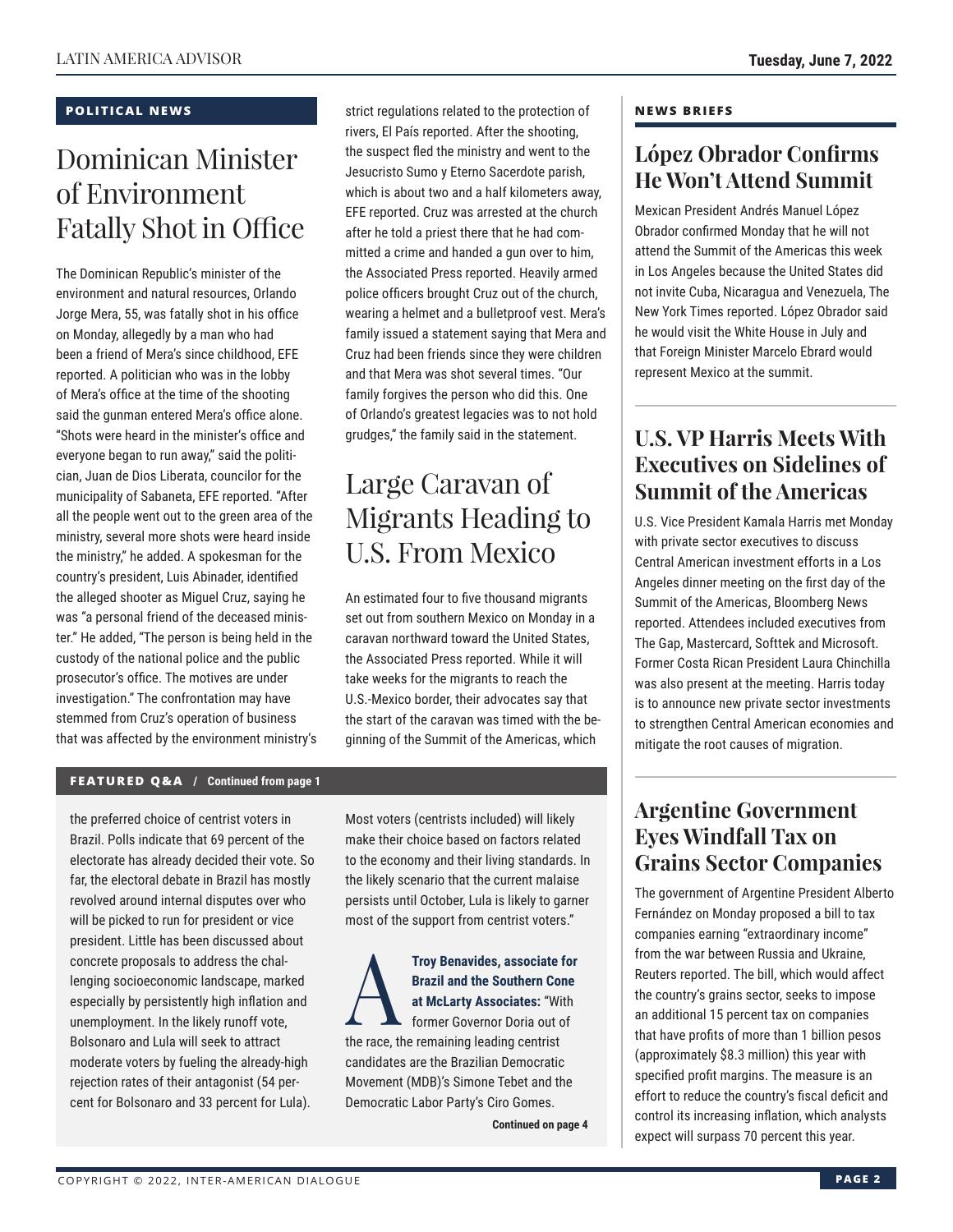the United States is hosting this week in Los Angeles. In recent months, asylum seekers and migrants attempting to enter Mexico through its southern border have denounced the ways that Mexican forces have contained the migrants and kept them from continuing to travel through the country. Most of the migrants hail from Central America, Venezuela and Cuba, the AP reported. Luis García Villagrán, one of the caravan's organizers, said the group is diverse and that their countries of origin "are collapsing from poverty and violence," Al Jazeera reported. Regarding the Summit of the Americas, he added that the migrants "urge those who attend the summit ... to look at what is happening, and what could happen even more often in Mexico, if something is not done soon." Migration activists say the caravan could be one of the region's largest in years, Al

#### **BUSINESS NEWS**

Jazeera reported.

## Canadian Solar Selling Stake in Two Brazilian Solar Plants

Canadian Solar announced Monday that it is selling a 70 percent interest in two Brazil-based solar plants to SPIC Brasil, a subsidiary of State Power Investment Corporation of China. The Marangatu project site is 446 megawatts peak (MWp) in size, while the Panati-Sitiá project is 292 MWp. Both projects, which are based in northeastern states of Brazil and take up an area of more than 2,000 hectares, are set to begin construction later this year and will launch commercial operations late next year, Canadian Solar said in a statement. The sale follows Canadian Solar's 2021 closure of a \$100 million financing facility in order to develop a solar portfolio in Brazil, PV Tech reported. Together, the 738 MWp of solar projects are set to be two of the largest power plants in Brazil and are expected to generate clean electricity that will power the equivalent of 900,000 Brazilian households annually. Canadian Solar CEO Shawn Qu called the company "a leader in the Brazilian market."

## **LEGAL BRIEFS**

### **Chile's Carey Adds Qin to China Desk in Santiago**

Chilean law firm Carey has hired Juan Pablo Qin, a native Mandarin speaker, as a project advisor for its China desk in Santiago, Law.com International reported last month. In the new role, Qin is to help strengthen the law firm's ability to advise China-based companies on their Latin America operations, and he will also assist Latin American companies with their investments in China, the website reported. Qin holds a law degree from Tsinghua University in China and is pursuing a master's degree in law from the Catholic University of Chile. "In countries like Chile, it's difficult to find people like Juan Pablo who dominate both languages and cultures and who have a legal background. We are very happy to incorporate him into our team," the law firm's managing partner, Jaime Carey, told Law.com International in an email. Carey said the firm is the only one in Chile that has a physical presence in China. The firm established that office in 2016 as a business consultancy, the website reported.

### **Senior PPG Attorney Adds Role as Corporate Sec'y**

Joe Gette, a senior attorney at PPG, who oversees securities, labor, commercial and employment activities for the Pittsburgh-based paint company's U.S. and Latin America operations, has been promoted, the company announced June 1. Gette was previously assistant general counsel for mergers and acquisitions and securities. He is now vice president, deputy general counsel and corporate secretary. Gette joined the company in 2005 as an assistant general counsel. Prior to that, he was an attorney at law firm K&L Gates. Gette earned an undergraduate degree from Allegheny College and a law degree from Vanderbilt University.

### **PAG Law Hires Crypto Securities Experts**

Latin America-focused law firm PAG Law has hired three experts in digital assets and crypto securities, the U.S.-based law firm announced earlier this year. Kendrick Nguyen was hired as a special advisor based in Miami. Nguyen is the co-founder and chief executive officer of Republic, a crowdfunding platform. He previously was general counsel at Angie's List and a fellow at Stanford University's Center for Corporate Governance. The firm also hired Sami Ahmed, a graduate of Yale Law School and the Wharton School of the University of Pennsylvania, who has joined the firm as "of counsel." Additionally, Claudia DiGirolamo, who graduated from the University of Toronto and the Seton Hall University School of Law, is also joining the firm's crypto practice, PAG Law said.

### **White & Case Advises on Mexico ESG Bond Issuance**

White & Case on May 20 said it has advised the Fondo Especial para Financiamientos Agropecuarios (FEFA) on Mexico's first financial inclusion-linked ESG bond issuance. "This is a landmark transaction in the Mexican market and sets another important milestone for FEFA as a frontier player in the ESG market," said White & Case partner Manuel Groenewold, who led the law firm's deal team. The two bonds were placed via a public placement on the local stock exchange, the Bolsa Mexicana de Valores (BMV).